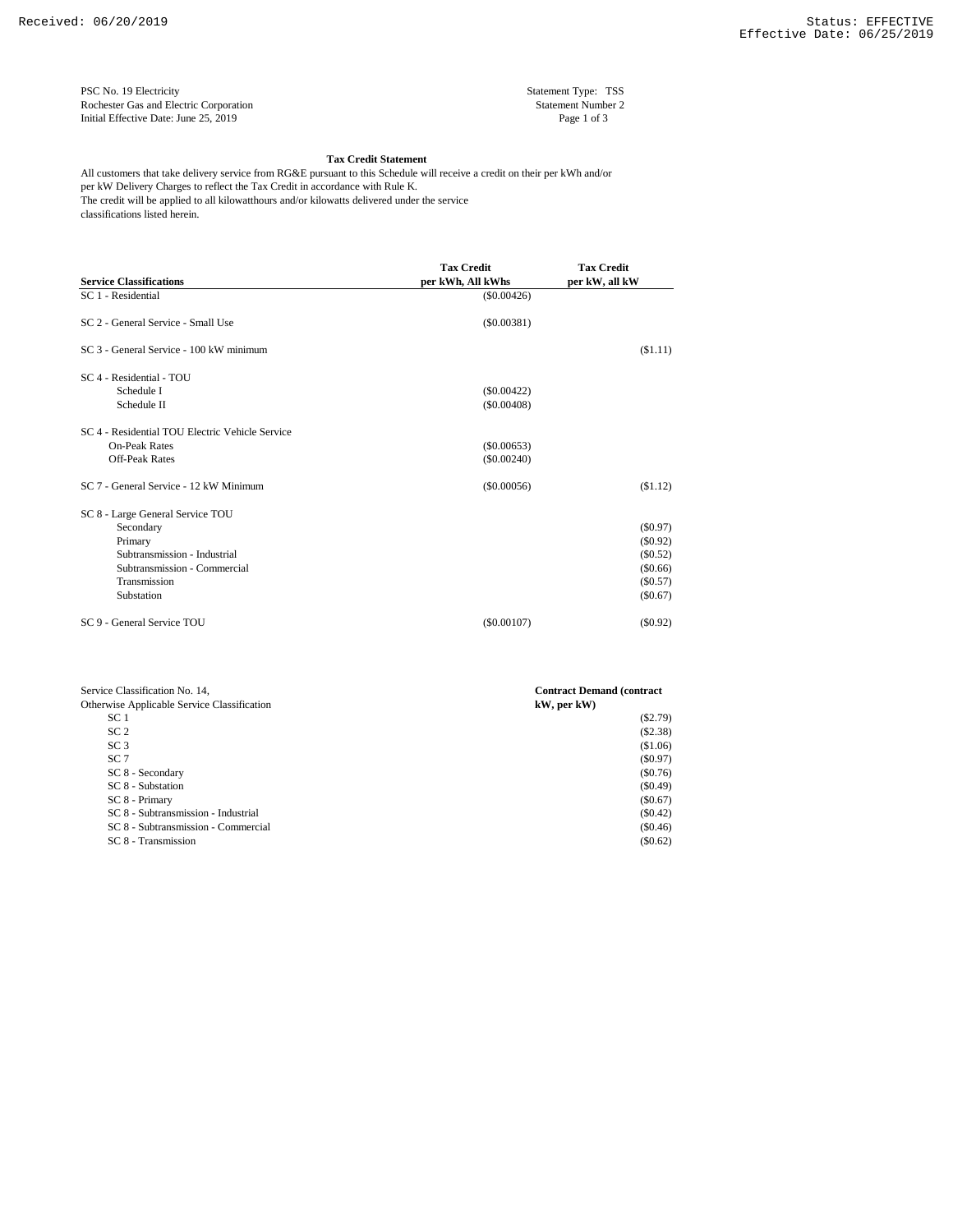PSC No. 19 Electricity Statement Type: TSS Rochester Gas and Electric Corporation Statement Number 2 Initial Effective Date: June 25, 2019 Page 2 of 3

## **Tax Credit Statement**

on their per Lamp Delivery Charges to reflect the Tax Credit in accordance with Rule K. The credit will be applied to all Lamp charges as listed herein. All customers that take Area Lighting delivery service from RG&E pursuant to this Schedule will receive a credit

SC 6 - Area Lighting

| $5C_0$ - Area Lighting                                                      | <b>Size of Lamp</b> | <b>Tax Credit</b><br>per Light | <b>Tax Credit</b><br>per Light |
|-----------------------------------------------------------------------------|---------------------|--------------------------------|--------------------------------|
| Type of Luminaire                                                           | (Initial Lumen)     | <b>Residential</b>             | <b>Non-Residential</b>         |
| Mercury Vapor                                                               |                     |                                |                                |
| MV 175*                                                                     | 8,500               | (0.46)                         | (0.46)                         |
| MV 400*                                                                     | 23,000              | (0.80)                         | (0.82)                         |
| MV 1000*                                                                    | 60,000              | (1.06)                         | (1.10)                         |
| High Pressure Sodium                                                        |                     |                                |                                |
| <b>HPS 70</b>                                                               | 5,800               | (0.42)                         | (0.42)                         |
| <b>HPS 100</b>                                                              | 9,500               | (0.43)                         | (0.43)                         |
| <b>HPS 150</b>                                                              | 16,000              | (0.76)                         | (0.76)                         |
| <b>HPS 250</b>                                                              | 27,500              | (1.00)                         | (1.00)                         |
| <b>HPS 400</b>                                                              | 50,000              | (1.08)                         | (1.09)                         |
| Metal Halide                                                                |                     |                                |                                |
| MH 250                                                                      | 22,000              | (1.02)                         | (1.02)                         |
| MH 400                                                                      | 36,000              | (1.08)                         | (1.08)                         |
| Flood Fixture:                                                              |                     |                                |                                |
| High Pressure Sodium                                                        |                     |                                |                                |
| <b>HPS 150</b>                                                              | 16,000              | (0.74)                         | (0.74)                         |
| <b>HPS 250</b>                                                              | 27,500              | (0.82)                         | (0.82)                         |
| <b>HPS 400</b>                                                              | 50,000              | (0.89)                         | (0.90)                         |
| <b>HPS1000</b>                                                              | 140,000             | (1.78)                         | (1.80)                         |
| Metal Halide                                                                |                     |                                |                                |
| MH 250                                                                      | 19,500              | (0.95)                         | (1.22)                         |
| MH 400                                                                      | 32,000              | (1.00)                         | (1.29)                         |
| <b>MH 1000</b>                                                              | 100,000             | (1.67)                         | (2.17)                         |
|                                                                             |                     |                                |                                |
| Shoebox Fixture:                                                            |                     |                                |                                |
| High Pressure Sodium                                                        |                     |                                |                                |
| <b>HPS 250</b>                                                              | 27,500              | (1.16)                         | (1.16)                         |
| <b>HPS 400</b>                                                              | 50,000              | (1.22)                         | (1.22)                         |
| <b>Bracket Length</b>                                                       |                     |                                |                                |
| 30 inch                                                                     |                     | (0.04)                         | (0.04)                         |
| 8 foot                                                                      |                     | (0.06)                         | (0.06)                         |
| 12 foot                                                                     |                     | (0.08)                         | (0.08)                         |
| 16 foot                                                                     |                     | (0.11)                         | (0.11)                         |
| 20 foot                                                                     |                     | (0.14)                         | (0.14)                         |
| <b>Brackets</b>                                                             |                     |                                |                                |
| Single                                                                      |                     | (0.03)                         | (0.03)                         |
| Twin                                                                        |                     | (0.07)                         | (0.07)                         |
| Wire service ()per foot of extension)<br>Additional wood pole installed for |                     | (0.00)                         | (0.00)                         |
| luminaire                                                                   |                     | (0.26)                         | (0.26)                         |